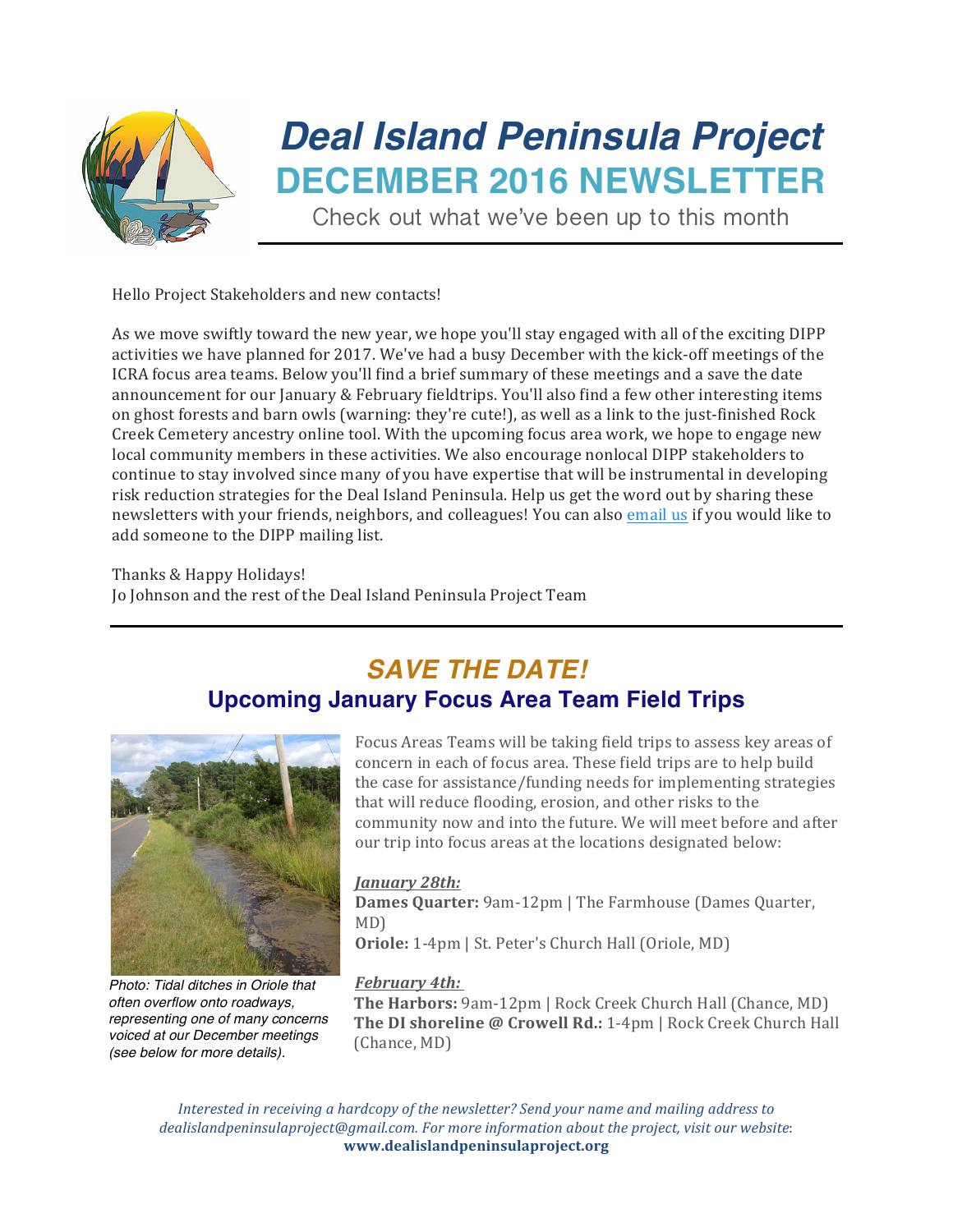### **Update on December Focus Team Gatherings**

On December 3rd and 10th, DIPP convened Focus Area Teams to discuss four areas around the Deal Island Peninsula area: 1) Deal Island Shoreline at Crowell Rd., 2) Deal Island Harbor, Scott's Cove, and Wenona Harbor, 3) Dames Ouarter, and 4) Oriole. These areas were identified by DIPP stakeholders in January and February of 2016 as key places of concern for current and future flooding, erosion, and social changes. Each team met as as a group of 7 to 17 individuals to discuss problems, review flood maps, and identify target areas to visit during follow-up field trips in late January/early February (see above). Below you'll find a brief summary from each focus area meeting. For more information about these meetings, please contact us: dealislandpeninsulaproject@gmail.com. 

#### **Dames Quarter [Dec 3 AM at St. Paul's Church Hall]**

The Dames Quarter Focus Area Team identified several locations along Long Point Rd., Riley Roberts Rd., and Hodson White Rd. that become impassable during high-high tides due to overflowing ditches and flooding from surrounding marsh areas. They also discussed problematic erosion on properties along the Tangier Sound and Long Point Rd, and the cost to residents for maintaining shorelines. Concerns were also raised about the declining socioeconomic health in some areas of the community, and the potential loss of key community assets, such as the churches.

#### **Oriole** [Dec 3 PM at St. Paul's Church Hall]

The Oriole Focus Area Team discussed concerns related to ditch flooding and marsh encroachment onto properties. Another concern into the future will be increasing flooding in the area as much of it is low-lying. This area also includes Champ and St. Stephens. A concern for the St. Stephen's area is standing water and flooding, and people's inability to sell their homes and move to higher ground.

#### **Deal Island Shoreline near Crowell Rd.** [Dec 10th at Fire Hall]

The key concern in this shoreline area is erosion of the small beach between Crowell Rd. and Hunt's Hill that protects an interior marsh. If inundated, flooding of this marsh would lead to drastic changes for the communities off of Ballard Rd., Ford Rd. and potentially communities farther north. This could also impact Deal Island Rd. (near Ford Rd.) and thus potentially interfere with travel to and from Wenona. Another major concern for residents is flooding and standing water in the ditches.

#### **Harbors** [Dec 10th at Fire Hall]

For the harbors, the discussion focused on issues of flooding. At this time, flooding in the Deal Island harbor is not a large risk, but areas of Scott's Cove Marina are potentially at risk to future flooding. In addition, certain points along the road through the Scott's Cove area seem to be at higher risk, and if inundated would hinder travel. For Wenona, flooding is seen to be quite historic, and has improved somewhat in recent years. However, flooding is still seen to be a big concern for residents living nearby Wenona Harbor.

## **Meet a Project Stakeholder: Elizabeth "Liz" Brightman**

*Interesting the economy* in order to find the best resources for improvement. I am a local Realtor and small farmer with my husband. We live nearby and attend church regularly in Oriole at St. Peters United Methodist Church. Through that connection, we have gotten to know the local people. As a Realtor, I am concerned about the impact of the rising waters in our area related to property values, tourism and general growth. We need to find a way to improve the local economy. It is important to know the

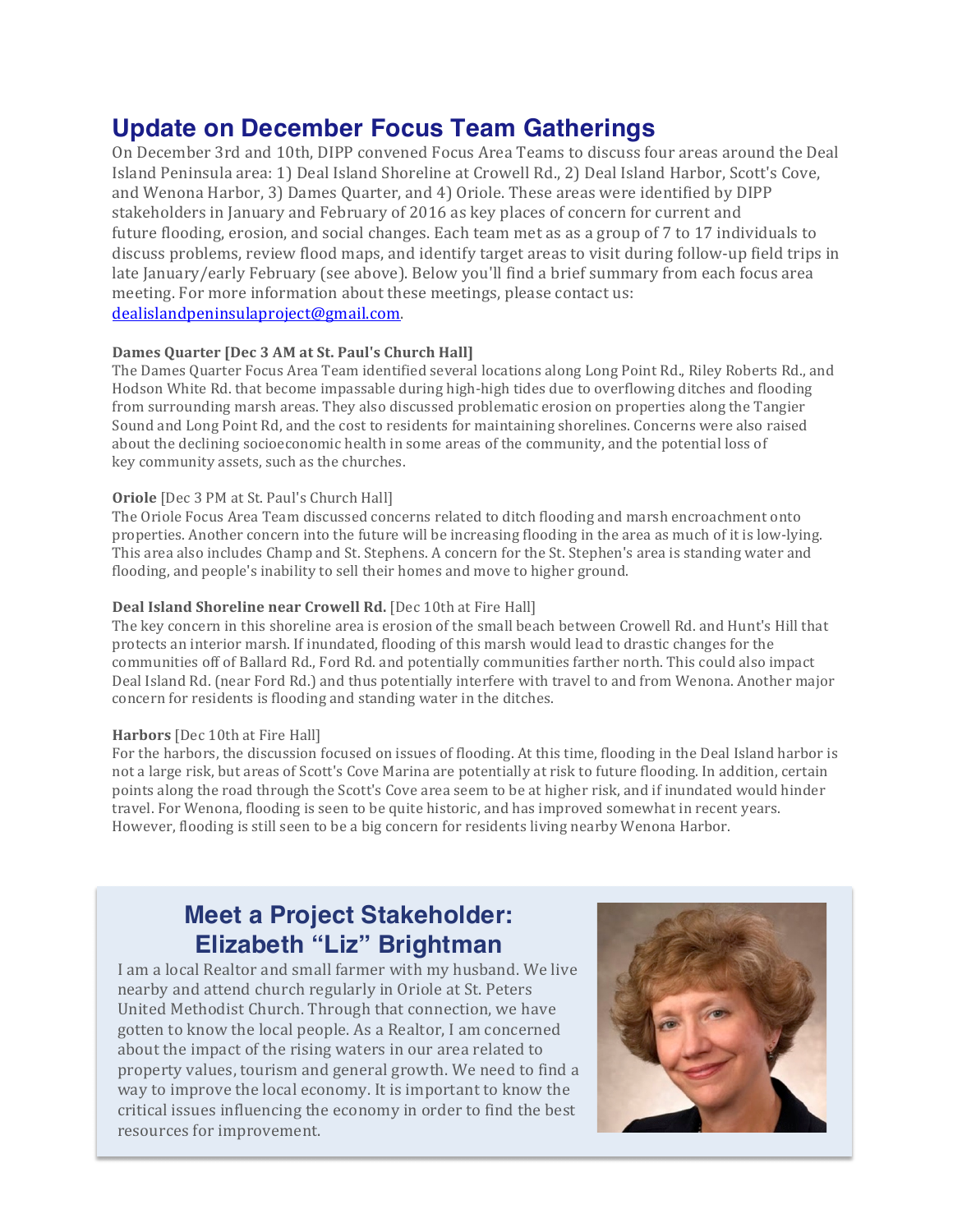### **Monitoring Barn Owls in Monie Bay Reserve**

If you have been out in a boat on Monie Bay you have probably seen some large wooden boxes sitting atop 4x4 post at the edge of the marsh (like the one photographed on right). You would rightly assume they look like an oversized birdhouse that you might have in your yard. What in the world would need a box that large? If you guessed Barn Owl, you guessed right.





Barn Owls (*Tyto alba*) are a cosmopolitan species found on every continent except Antarctica. Here in Maryland, we are

fortunate enough to have them as year-round residents. A medium sized owl, they stand about 15" tall with a 3-foot wing span. They favor open fields and thin woodlands like the marshes of Somerset County, which provide excellent hunting grounds. They are also cavity nesters, preferring to build their nests in large, partially hollow trees. I'm sure you could find a few trees that fit the bill, but generally they tend to be in limited supply in the marsh areas around Monie Bay. We provide these nest boxes to help supplement natural nesting sites, giving local Barn Owls a place to call home.

The Barn Owl Box Monitoring Project is being carried out by the Chesapeake Bay National Estuarine Research Reserve in cooperation with MD-DNR Wildlife and Heritage Division to place and monitor the nest boxes. Through the project, we replaced all the boxes previously placed by MD-DNR, and we added some new locations, resulting in a total of 13 boxes in the Deal Island Wildlife Management Area. We also monitor nest fate and productivity, and have revived a program to band the young owls before they fledge (i.e., are able to fly). Banding helps us understand how these birds disperse from their natal grounds. Monitoring how many young survive to fledge gives us a sense for how well the marsh supports a healthy owl population. If numbers drop, it could be a sign of declining prey availability or even a decrease in marsh quality.

Between May and November, we banded or recaptured 34 owls, making 2016 a very good year. We even recaptured adults in the boxes that were banded as juveniles in Pennsylvania and Calvert County. It seems people aren't the only ones moving to the Eastern Shore for the good life! Barn owl populations have significantly decreased in Maryland and other eastern states. This could be due to habitat lost for nesting and hunting, and possibly rodent control affecting prey availability. Our population in Monie Bay appears to be fairly stable, but we will continue to monitor Barn Owls to ensure they stick around for years to come.



*Interested in receiving a hardcopy of the newsletter?* Send your name and mailing address to dealislandpeninsulaproject@gmail.com. For more information about the project, visit our website: **www.dealislandpeninsulaproject.org**